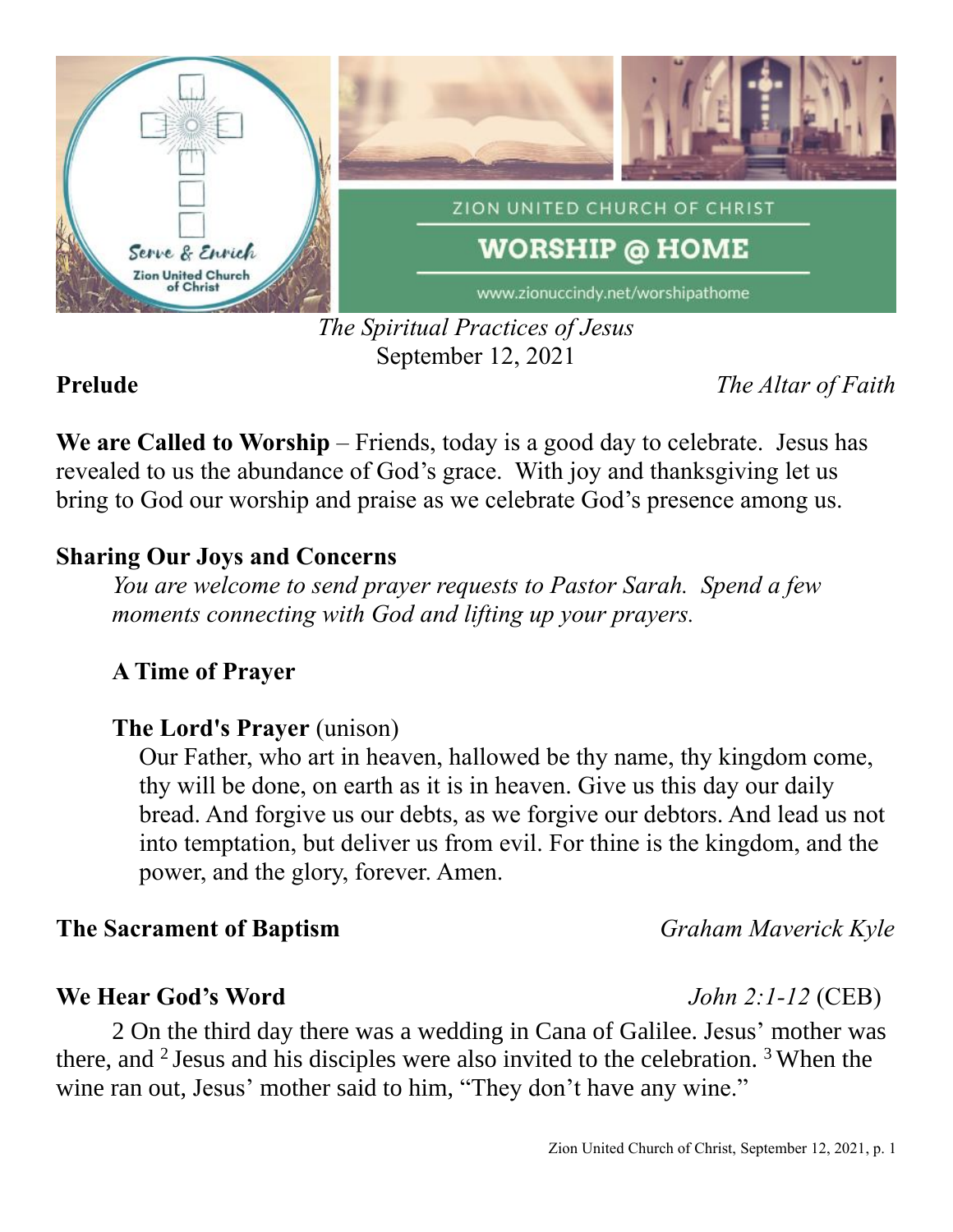<sup>4</sup> Jesus replied, "Woman, what does that have to do with me? My time hasn't come yet."

 $<sup>5</sup>$  His mother told the servants, "Do whatever he tells you." <sup>6</sup> Nearby were six</sup> stone water jars used for the Jewish cleansing ritual, each able to hold about twenty or thirty gallons.

<sup>7</sup> Jesus said to the servants, "Fill the jars with water," and they filled them to the brim. <sup>8</sup> Then he told them, "Now draw some from them and take it to the headwaiter," and they did. <sup>9</sup> The headwaiter tasted the water that had become wine. He didn't know where it came from, though the servants who had drawn the water knew.

The headwaiter called the groom <sup>10</sup> and said, "Everyone serves the good wine first. They bring out the second-rate wine only when the guests are drinking freely. You kept the good wine until now." <sup>11</sup> This was the first miraculous sign that Jesus did in Cana of Galilee. He revealed his glory, and his disciples believed in him.

 $12$  After this, Jesus and his mother, his brothers, and his disciples went down to Capernaum and stayed there for a few days.

### **Meditation** *The Spiritual Practices of Jesus: Celebration* Today we celebrate the work and ministry of those who have faithfully served our church, adding to our ministry, as we seek to serve and enrich the world around us.

# **We Respond to God's Word with Our Giving**

**Invitation—**Jesus turned water into the best wine, so imagine what Jesus can do with the gifts we offer this day.

**September Benevolence**— Since 1994 Horizon House has been serving our neighbors experiencing homelessness, meeting them where they are and providing them with shelter, safety, and services to improve their quality of life. The mission of Horizon House is this: "Horizon House is a full-service agency that connects individuals experiencing homelessness with integrated, comprehensive services. We provide a safe place and basic services as they take steps towards a more stable life." Your gifts to Horizon House will directly support our neighbors.

You can mail your offerings to our office or give online at www.zionuccindy.net/donate